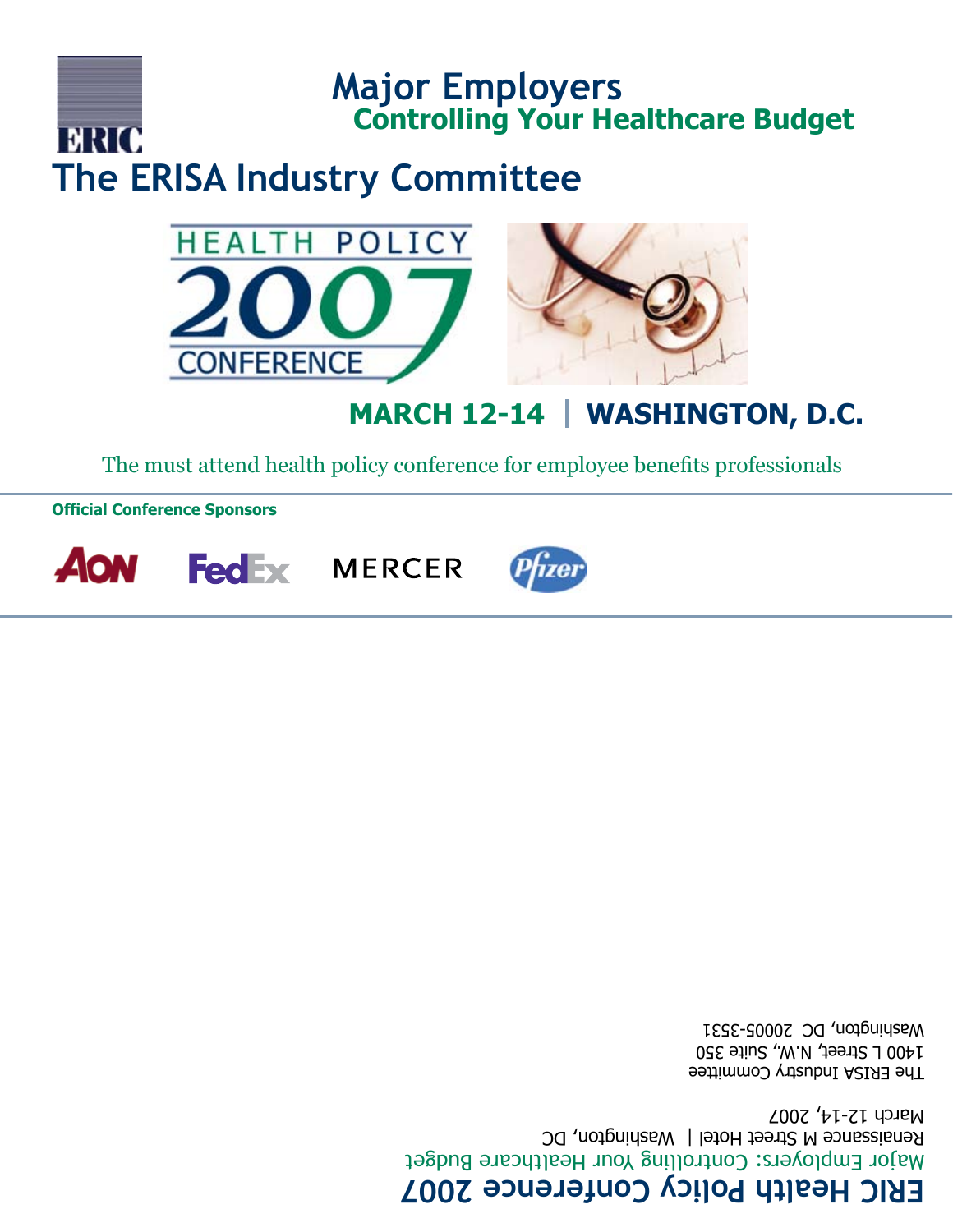# **The ERISA Industry Committee**

# **2007 Health Policy Conference**

March 12-14, 2007 | Renaissance M Street Hotel | Washington, DC

### **Conference Overview**

The ERIC *Major Employers: Controlling Your Healthcare Budget* conference focuses on innovative strategies to achieve cost savings in healthcare and retiree health spending, while simultaneously improving the quality of care and the health of your employees.

With healthcare costs rising at an unsustainable rate, today's employers and employees need to change the way they think about healthcare – how much are we really paying? What are we getting for our money? Why are the costs rising so quickly? ERIC will address these questions, and present powerful, modern solutions. The conference will focus on immediate solutions as well as long-term solutions – instant money-saving strategies for your company and policy changes to make healthcare consumers smarter shoppers who get better care for lower prices.

Benefits leaders from major employers and consultants will join public sector innovators to address a number of central issues, including transparency, information technology, consumerism and retiree health issues.

Top staff will join us from the Administration and Capitol Hill for a regulatory and legislative update.

### **About ERIC**



ERIC is a national trade association comprised of America's foremost companies, and the only organization in Washington, DC dedicated to exclusively advocating the benefit and compensation interests of major

employers. ERIC vigorously represents those interest in meetings with members of Congress, regulators, and the White House, filing comments, providing Congressional testimony, and filing amicus briefs before the courts. Policy positions are determined by ERIC member companies. ERIC's focus makes it one of the most influential and successful trade associations in Washington.

#### **Conference Sponsorship**

The ERIC Health Policy Conference brings together senior benefits professionals responsible for the procurement, design, and provision of health benefits for millions of American workers. If you are interested in conference sponsorship opportunities, contact Deborah Chin at (202) 789-1400.

### An Invitation from ERIC's Chair

I would like to personally invite you to join us in Washington for this important, cutting-edge conference.

Employers are increasingly burdened every year by healthcare costs that are significantly outpacing inflation. Major employers are leading the charge to innovation in the healthcare system with exciting new strategies for controlling cost and delivering higher quality care. Employers are striving to drive efficiency and effectiveness—the same goals we pursue in our own businesses—in the healthcare market.

At the same time, employers are bound by the constraints of a broken healthcare system. Today's system serves no one particularly well. Despite outspending other nations several times over on a per capita basis, our healthcare results are distressingly middle-of-the-road at best. ERIC is leading the effort in Washington to make the changes necessary for implementation of new technologies, quality measurement, and improved health delivery systems. Only with these dramatic and systemic changes can employers hope to see improved results at lower costs for themselves and their employees.

I urge you join us for this important conference to learn more from experts and your peers about how to control the cost of providing healthcare.. As a reminder, be sure to make your hotel and travel arrangements as soon as possible while rooms are still available! We look forward to seeing you there.

Sincerely,

 Jane Greenman Tyco International

### **Who Should Attend?**

The conference will address a wide-range of healthcare issues that are appropriate for many different professionals within your organization; some examples include:

- Compensation and Benefits
- • Finance and Tax
	- Plan Administration
- Benefit Plan Design
- • Benefits Counsel
	- Government Affairs

## **Major Employers: Controlling Your Healthcare Budget**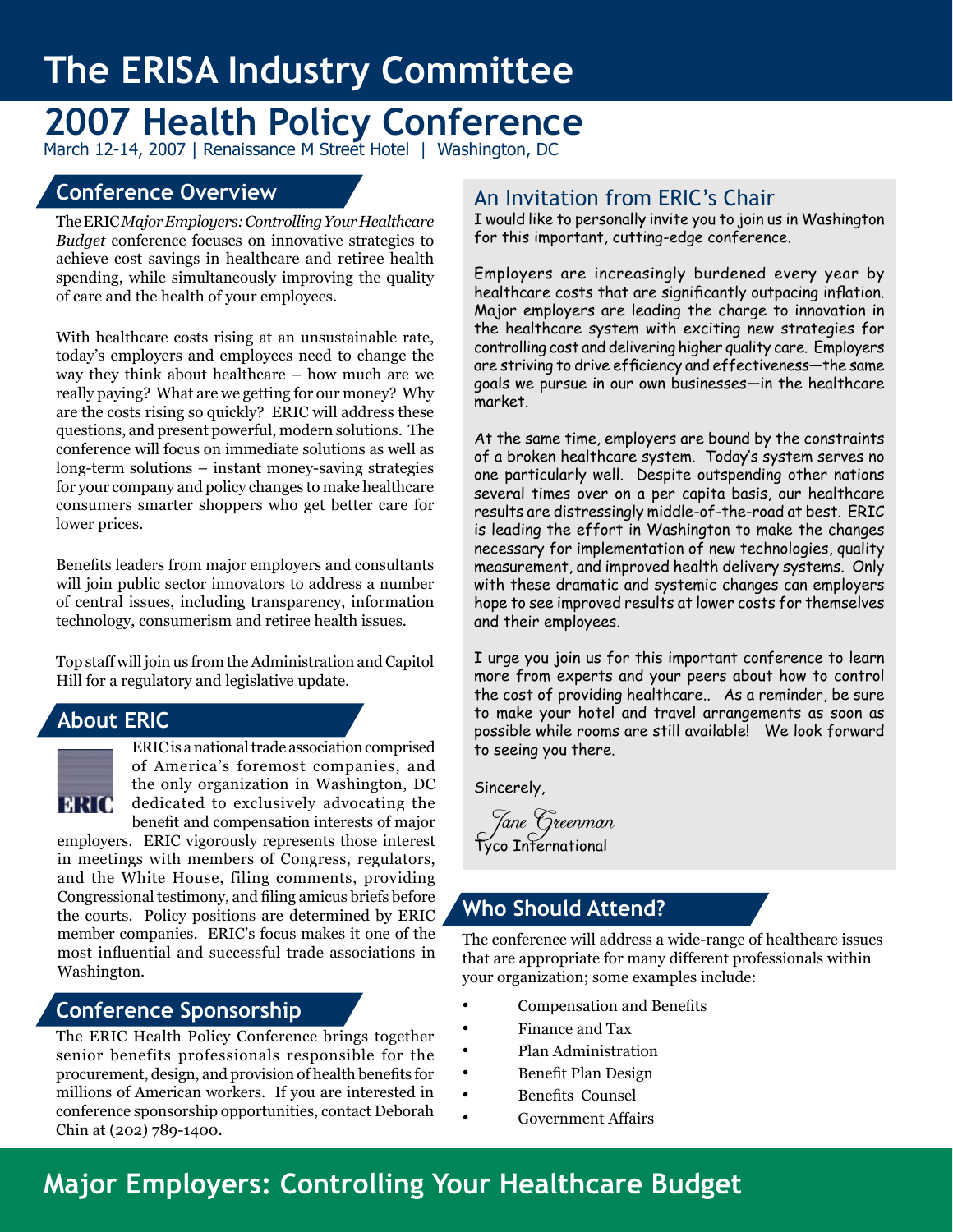## **Conference Agenda**

| March 12, 2007         |                                                                                                                                                                                                                                                                                                                                                                                                                                                                                                                                                                                                       |
|------------------------|-------------------------------------------------------------------------------------------------------------------------------------------------------------------------------------------------------------------------------------------------------------------------------------------------------------------------------------------------------------------------------------------------------------------------------------------------------------------------------------------------------------------------------------------------------------------------------------------------------|
| $9:00a.m. - 3:00p.m.$  | <b>The Patient-Centric Model</b><br>The Patient-Centric Primary Care initiative is a collaborative effort between major<br>employers and physician groups, led by ERIC, that aims to change the way healthcare<br>works in the US. By creating a medical home for employees, employers can encourage<br>more efficient healthcare utilization by employees, purchase better care from insurers and<br>providers, and move our system away from "sick care" and in to "healthcare."                                                                                                                    |
| March 13, 2007         |                                                                                                                                                                                                                                                                                                                                                                                                                                                                                                                                                                                                       |
| $9:00a.m. - 3:00p.m.$  | <b>ERIC Health Policy Committee Meeting</b><br>Conference attendees are invited to participate in this meeting of the ERIC Health<br>Policy Committee. Participants will discuss mental health parity, genetic information<br>nondiscrimination, and other health policy issues. ERIC staff will provide a legislative and<br>regulatory update on items affecting your company. This is an excellent opportunity to<br>become engaged with ERIC and help set the direction of ERIC's health policy initiatives.                                                                                      |
| March 14, 2007         |                                                                                                                                                                                                                                                                                                                                                                                                                                                                                                                                                                                                       |
| 7:30a.m. - 8:30a.m.    | <b>Registration and Breakfast</b>                                                                                                                                                                                                                                                                                                                                                                                                                                                                                                                                                                     |
| $8:30a.m. - 8:45a.m.$  | <b>Welcome: Mark Ugoretz, ERIC President</b><br>Forum Overview: Dr. Paul Grundy, Chair, ERIC Health Policy Committee; Well-<br><b>Being Director, IBM</b><br>Rising healthcare costs continue to be among the most vexing problems facing businesses<br>today. Employers have tried many things—from building on-site gyms to paying workers<br>to quit smoking. Some have considered more sweeping changes that would reduce the role<br>of employers in health management and restore ownership to the employee.                                                                                    |
|                        | But simply lowering the costs of care are not enough – major employers want to improve<br>the quality of care being provided. An approach to combating restrictive costs must<br>include initiatives to provide transparency in quality and costs, improved and more<br>efficient care, better use of technology, and many other important reforms.                                                                                                                                                                                                                                                   |
|                        | During this day-long forum and strategy meeting we will look at where the greatest<br>potential for savings are; and most importantly, you will take away ideas for cost savings<br>and best practices in each targeted area. In addition, each panel is designed to provide a<br>foundation for employers to pursue their health advocacy agenda.                                                                                                                                                                                                                                                    |
| 8:45a.m. - 9:45a.m.    | <b>Immediate Savings Strategies: What Is Working For Major Employers</b><br>In order to control rapidly rising healthcare costs, many major employers are employing<br>creative solutions to identify and stem the primary cost-drivers, as well as to pick at the<br>low-hanging fruit – areas where a small amount of investment can lead to significant<br>savings. We have asked innovative employers to share with ERIC's membership strategies<br>that are working to help them control their costs, so that you can take this knowledge back<br>and consider them as options for your company. |
| $9:45a.m. - 10:00a.m.$ | <b>Coffee Break</b>                                                                                                                                                                                                                                                                                                                                                                                                                                                                                                                                                                                   |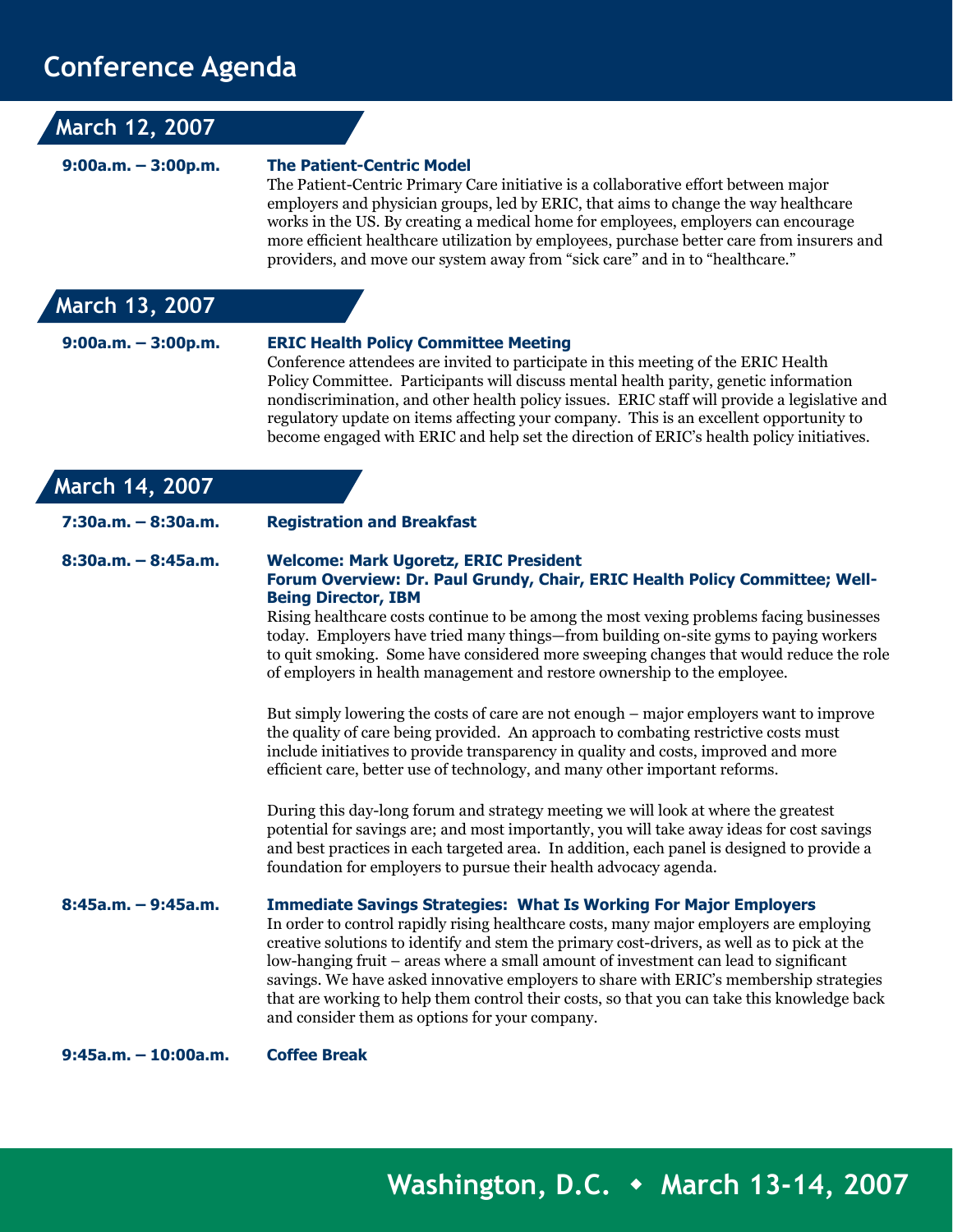## **Conference Agenda**

| $10:00a.m - 11:00a.m.$<br><b>MERCER</b> | <b>State Mandates or Universal Solutions? California and Massachusetts</b><br>As the chorus continues to drum for a solution to the alleged 46 million uninsured<br>Americans, a number of states are taking matters into their own hands, implementing<br>broad plans to provide universal coverage to all state residents. ERIC does not lobby in<br>specific state legislatures, but member companies may be greatly affected by the efforts<br>currently under way in Massachusetts, California, Vermont, Rhode Island, and elsewhere.<br>We have asked officials involved in these plans, as well as member companies who may be<br>severely impacted by them, to address the conference. |
|-----------------------------------------|------------------------------------------------------------------------------------------------------------------------------------------------------------------------------------------------------------------------------------------------------------------------------------------------------------------------------------------------------------------------------------------------------------------------------------------------------------------------------------------------------------------------------------------------------------------------------------------------------------------------------------------------------------------------------------------------|
| $11:00a.m - Noon$                       | <b>Retiree Health: What Changes to Medicare May Mean to Major Employers</b><br>As vast cost increases for employers providing retiree health coverage continue to loom,<br>ERIC members are looking to Medicare reform as a key issue. ERIC has invited key<br>personnel from the private sector, Capitol Hill, and the Administration to discuss what<br>changes to the Medicare program might mean for your program – including continuing<br>developments with the Retiree Drug Subsidy, changes to Medicare Part D drug purchasing<br>practices, changes to the Medicare Advantage program, and more.                                                                                      |
| Noon - 1:30p.m.                         | <b>Luncheon And Keynote Speaker</b>                                                                                                                                                                                                                                                                                                                                                                                                                                                                                                                                                                                                                                                            |
| <b>FedEx</b>                            |                                                                                                                                                                                                                                                                                                                                                                                                                                                                                                                                                                                                                                                                                                |
| $1:30p.m. - 2:30p.m.$                   | <b>Regulatory and Congressional Update</b><br>The 110th Congress will be highlighted by a number of hugely contentious healthcare<br>battles, many of which are already beginning to hear up: Medicare non-interference,<br>mental health parity, universal coverage, donut-hole fixes, physician payment reform, and<br>more. ERIC provides our members with direct access to the key players on the Hill and in<br>the Administration who will be fighting these battles, to hear their thoughts on current and<br>coming changes, as well as to have them listen to ERIC members' thoughts.                                                                                                 |
| $2:30p.m. - 3:30p.m.$                   | <b>Value-Driven Healthcare</b><br>ERIC has been pushing a number of key strategies to help employers reign in healthcare<br>costs, mainly grouping these initiatives under the umbrella of "Value-Driven Healthcare".<br>Ranging from value-based purchasing, health information technology, quality and price<br>transparency, and consumerism to patient-centric care, these initiatives are integral to<br>reforming the US healthcare system. ERIC invites the government officials and private<br>sector leaders who are championing these causes to address the conference, and help ERIC<br>members begin adopting our strategies.                                                      |
| $3:30p.m. - 3:45p.m.$                   | <b>Ice Cream Break</b>                                                                                                                                                                                                                                                                                                                                                                                                                                                                                                                                                                                                                                                                         |
| $3:45p.m. - 4:45p.m.$<br><b>AON</b>     | <b>Post-Retirement Health Funding Options</b><br>ERIC members are acutely aware of the challenges facing major employers when it comes<br>to providing funding for healthcare for our retirees. In order to determine what the most<br>effective strategies are for funding retiree health plans, this panel will focus on the current<br>post-retirement benefits scene, the tax, financial, and moral choices in determining<br>whether or not to sponsor these benefits, funding alternatives, and captive options.                                                                                                                                                                         |
| $4:45p.m. - 5:00p.m.$                   | <b>Closing</b>                                                                                                                                                                                                                                                                                                                                                                                                                                                                                                                                                                                                                                                                                 |
| March 15, 2007                          |                                                                                                                                                                                                                                                                                                                                                                                                                                                                                                                                                                                                                                                                                                |
| 8:30a.m. - 3:00p.m.                     | <b>General Membership and Board of Directors Meeting</b><br>ERIC will hold its annual general membership meeting and board of directors meeting at the<br>Renaissance M Street Hotel on March 15, 2007, for the convenience of member delegates and<br>directors who have travelled to Washington for the conference.                                                                                                                                                                                                                                                                                                                                                                          |

## **Major Employers: Controlling Your Healthcare Budget**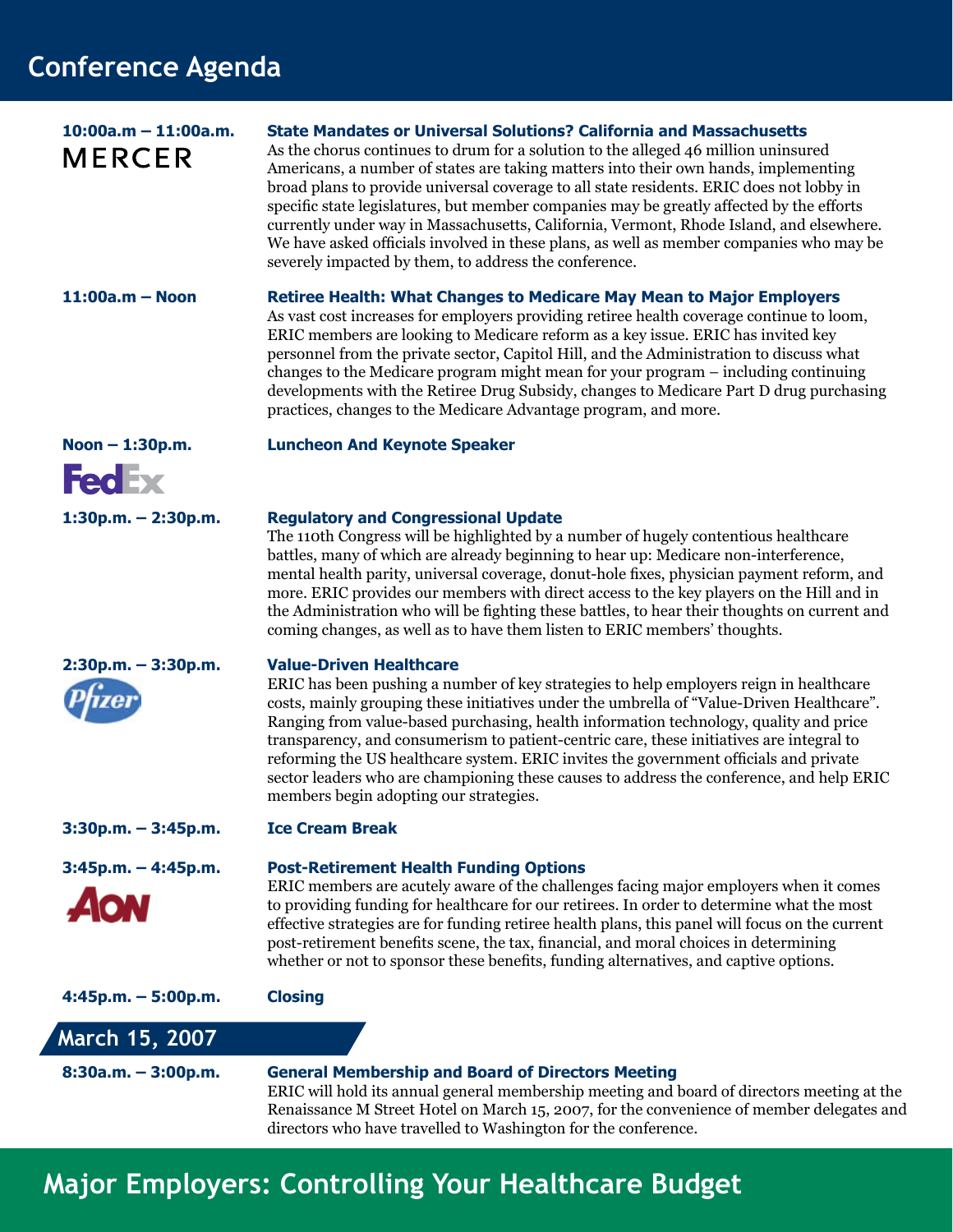# **ERIC Health Policy Conference Registration Form**

March 12-14, 2007 | Renaissance M Street Hotel | Washington, D.C.

Please register by March 7, 2007. Please print clearly and complete a separate form for each registrant.

#### **Registrant Information**

| First Name:              |  |
|--------------------------|--|
|                          |  |
| Name for Badge:          |  |
| Title:                   |  |
|                          |  |
|                          |  |
| City: <u>City:</u> City: |  |
| Telephone: Fax:          |  |
|                          |  |
| Special Needs?           |  |

#### **CONFERENCE REGISTRATION FEE**

**Q**FREE

#### **OTHER EVENTS**

□ Luncheon and Keynote Speaker □ Networking Reception □ ERIC Health Policy Committee Meeting (March 13)

#### **Cancellation Policy**

All cancellations should be in writing and faxed to (202) 789-1120 or e-mailed to ERICRegistrar@eric.org by March 2, 2007. No refunds will be given after March 2, 2007.

#### **CONFERENCE HOTEL RESERVATIONS**

#### **Renaissance M Street Hotel** 1143 New Hampshire Ave NW

Washington, DC 20037 Phone: (202) 775-0800

Rate: \$259 for single/double, limited availability\*

| $\Box$ Single Room  | $\Box$ Double Room      |
|---------------------|-------------------------|
| $\Box$ Smoking Room | $\Box$ Handicapped Room |

ERIC will provide a hotel reservation confirmation with your actual room rate.

#### **HOTEL RESERVATION CREDIT CARD**

 $\Box$ Visa  $\Box$  MasterCard  $\Box$  American Express

Card #:

 $\overline{a}$ 

Expiration Date: \_

Cardholder Name as Printed on Card

Authorized Signature Date

 Zip code of the card Code on Back of Card billing address *(required)*